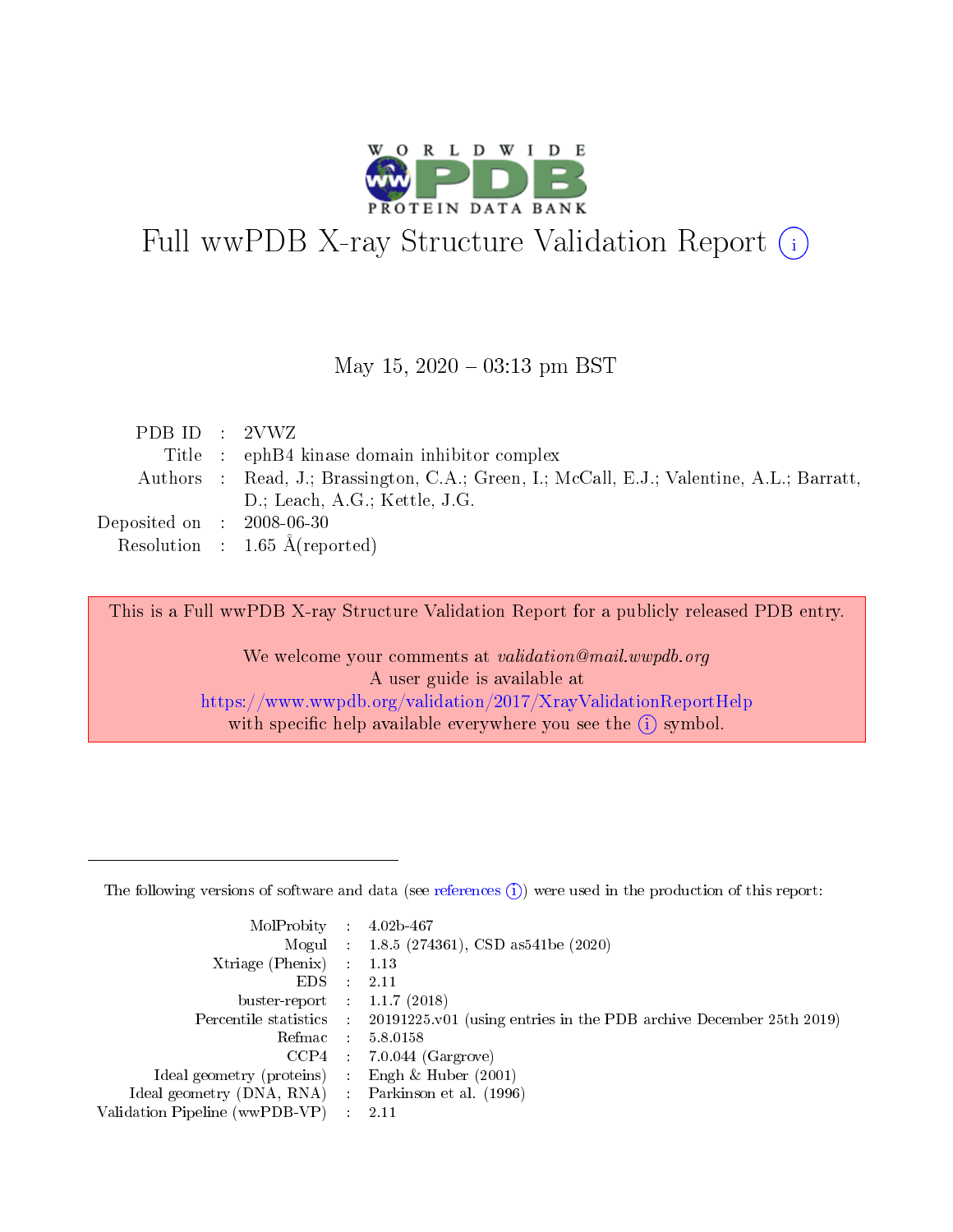# 1 [O](https://www.wwpdb.org/validation/2017/XrayValidationReportHelp#overall_quality)verall quality at a glance  $(i)$

The following experimental techniques were used to determine the structure: X-RAY DIFFRACTION

The reported resolution of this entry is 1.65 Å.

Percentile scores (ranging between 0-100) for global validation metrics of the entry are shown in the following graphic. The table shows the number of entries on which the scores are based.



| Metric                | Whole archive<br>$(\#\mathrm{Entries})$ | Similar resolution<br>$(\#\text{Entries},\,\text{resolution}\,\,\text{range}(\textup{\AA}))$ |
|-----------------------|-----------------------------------------|----------------------------------------------------------------------------------------------|
| $R_{free}$            | 130704                                  | $1827(1.66-1.66)$                                                                            |
| Clashscore            | 141614                                  | $1931(1.66-1.66)$                                                                            |
| Ramachandran outliers | 138981                                  | $1891(1.66-1.66)$                                                                            |
| Sidechain outliers    | 138945                                  | 1891 (1.66-1.66)                                                                             |
| RSRZ outliers         | 127900                                  | 1791 (1.66-1.66)                                                                             |

The table below summarises the geometric issues observed across the polymeric chains and their fit to the electron density. The red, orange, yellow and green segments on the lower bar indicate the fraction of residues that contain outliers for  $>=3, 2, 1$  and 0 types of geometric quality criteria respectively. A grey segment represents the fraction of residues that are not modelled. The numeric value for each fraction is indicated below the corresponding segment, with a dot representing fractions  $\epsilon=5\%$  The upper red bar (where present) indicates the fraction of residues that have poor fit to the electron density. The numeric value is given above the bar.

| Mol | $\cap$ hain | Length  | Quality of chain |  |    |  |  |  |  |  |
|-----|-------------|---------|------------------|--|----|--|--|--|--|--|
|     |             |         | 6%               |  |    |  |  |  |  |  |
|     |             | $302\,$ | 86%              |  | 9% |  |  |  |  |  |

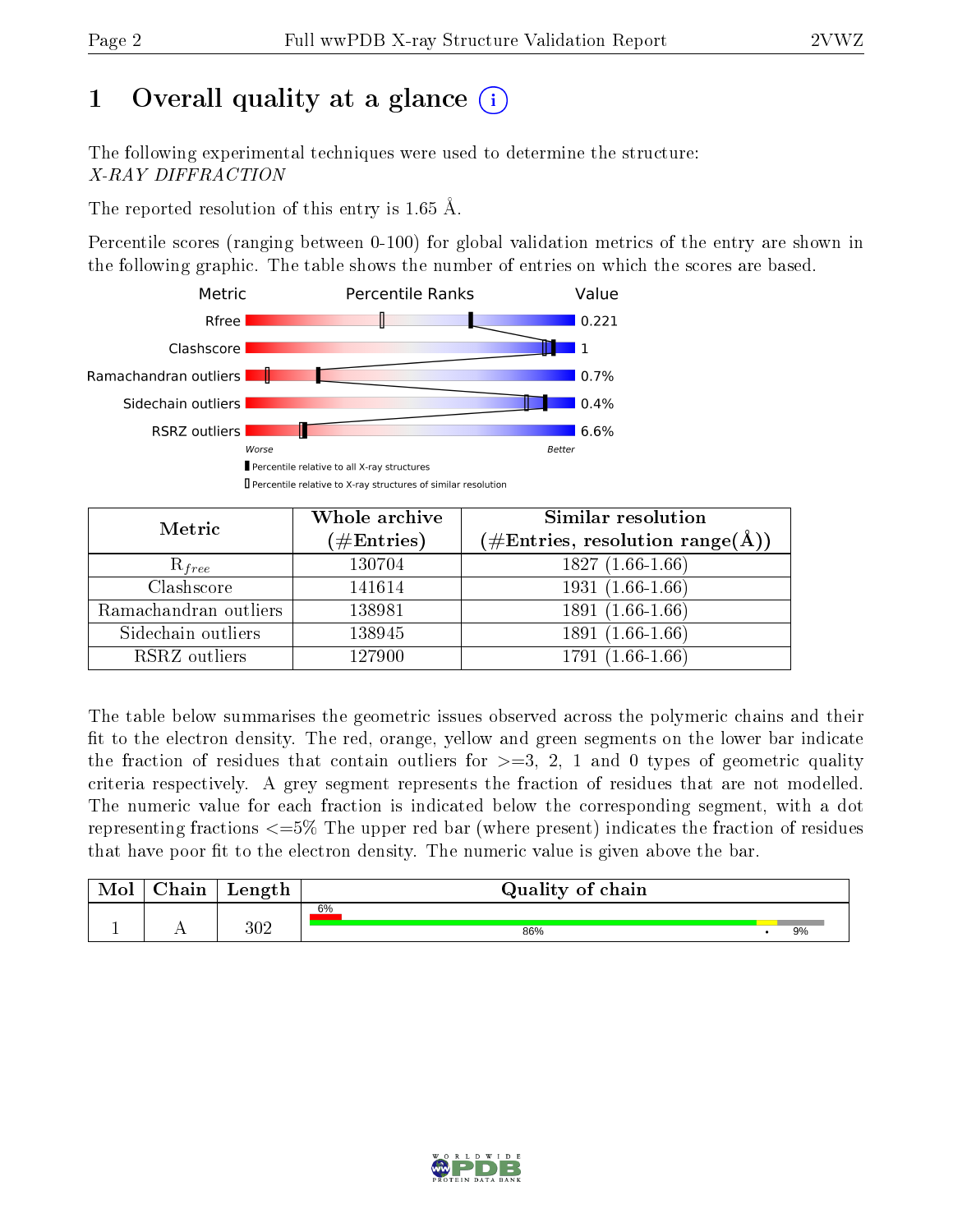# 2 Entry composition  $\left( \cdot \right)$

There are 4 unique types of molecules in this entry. The entry contains 2435 atoms, of which 0 are hydrogens and 0 are deuteriums.

In the tables below, the ZeroOcc column contains the number of atoms modelled with zero occupancy, the AltConf column contains the number of residues with at least one atom in alternate conformation and the Trace column contains the number of residues modelled with at most 2 atoms.

• Molecule 1 is a protein called EPHRIN TYPE-B RECEPTOR 4.

| Mol | Chain | $\vert$ Residues | Atoms         |      |     | ZeroOcc∣ | $\mid$ AltConf $\mid$ Trace |  |  |  |
|-----|-------|------------------|---------------|------|-----|----------|-----------------------------|--|--|--|
|     |       | 274              | Totar<br>2138 | 1359 | 359 | 402      | 18                          |  |  |  |

There is a discrepancy between the modelled and reference sequences:

| Chain- | Residue   Modelled   Actual | Comment                                          | Reference |
|--------|-----------------------------|--------------------------------------------------|-----------|
|        | JЦ                          | $\pm$ engineered mutation $\pm$ UNP P54760 $\pm$ |           |

• Molecule 2 is N-[3-[[4-[(5-CHLORO-1,3-BENZODIOXOL-4-YL)AMINO]PYRIMIDIN-2-YL]AMINO]PHENYL]METHANESULFONAMIDE (three-letter code: 7X6) (formula:  $C_{18}H_{16}C1N_5O_4S$ .



| Mol | $\mid$ Chain $\mid$ Residues | Atoms              |    |      |    |    | $ZeroOcc \mid AltConf \mid$ |  |
|-----|------------------------------|--------------------|----|------|----|----|-----------------------------|--|
|     |                              | <b>Total</b><br>40 | 25 | CCIN | -6 | -6 |                             |  |

• Molecule 3 is MAGNESIUM ION (three-letter code: MG) (formula: Mg).

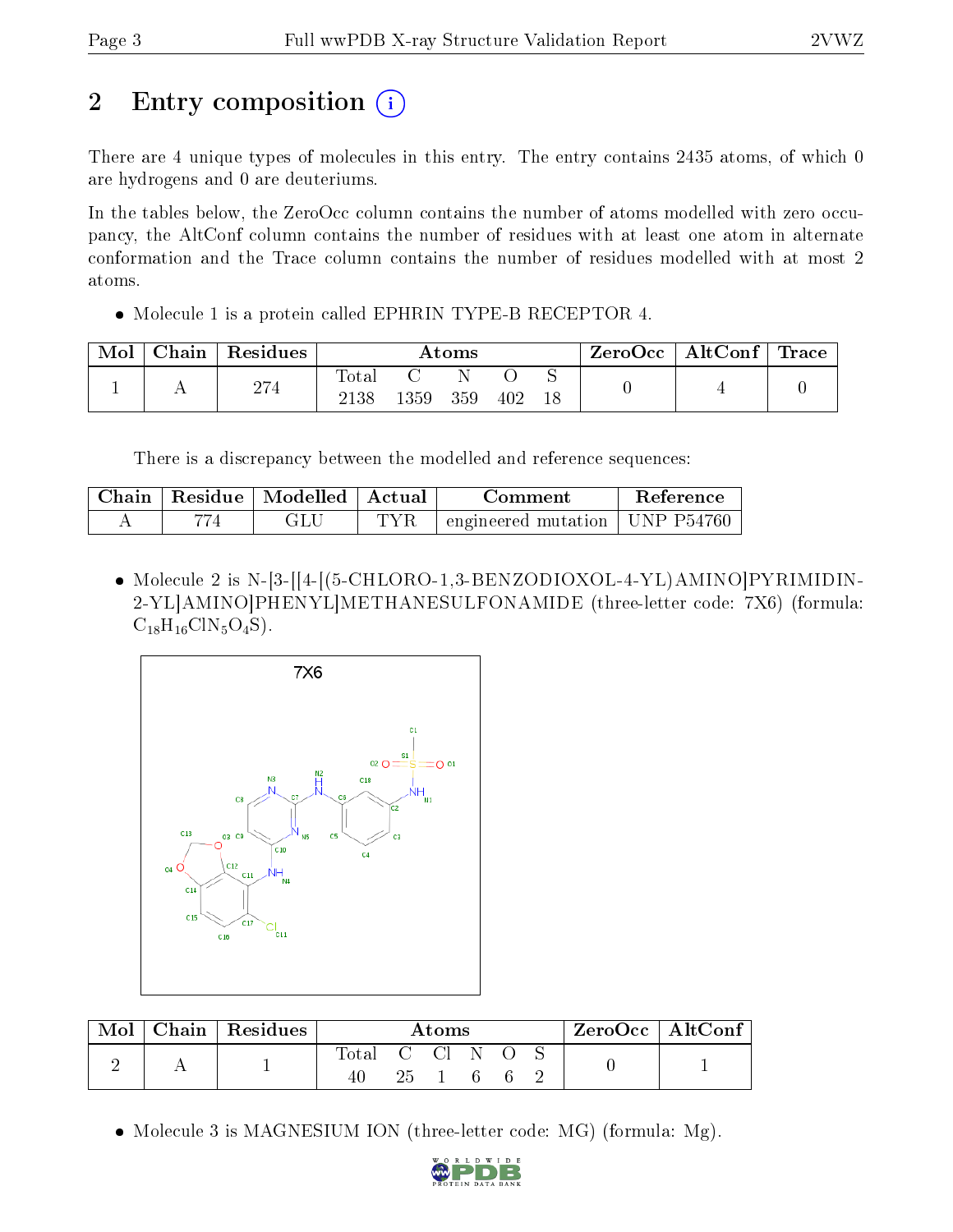|  | Mol   Chain   Residues | Atoms        | $\mid$ ZeroOcc $\mid$ AltConf $\mid$ |  |
|--|------------------------|--------------|--------------------------------------|--|
|  |                        | <b>Total</b> |                                      |  |

 $\bullet\,$  Molecule 4 is water.

|  | $\text{Mol}$   Chain   Residues | Atoms               | ZeroOcc   AltConf |  |
|--|---------------------------------|---------------------|-------------------|--|
|  | 254                             | Total<br>254<br>254 |                   |  |

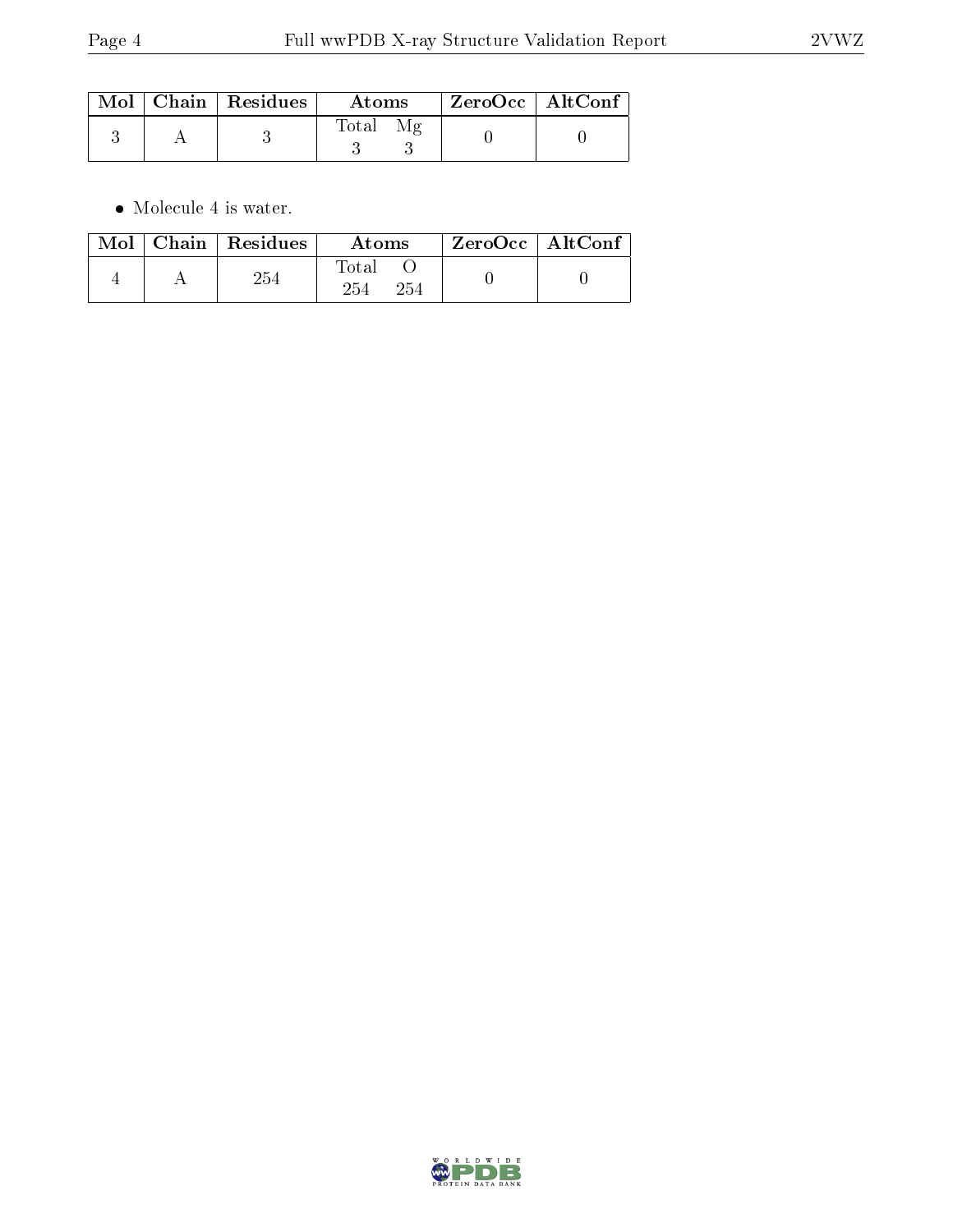## 3 Residue-property plots  $(i)$

These plots are drawn for all protein, RNA and DNA chains in the entry. The first graphic for a chain summarises the proportions of the various outlier classes displayed in the second graphic. The second graphic shows the sequence view annotated by issues in geometry and electron density. Residues are color-coded according to the number of geometric quality criteria for which they contain at least one outlier: green  $= 0$ , yellow  $= 1$ , orange  $= 2$  and red  $= 3$  or more. A red dot above a residue indicates a poor fit to the electron density (RSRZ  $> 2$ ). Stretches of 2 or more consecutive residues without any outlier are shown as a green connector. Residues present in the sample, but not in the model, are shown in grey.



• Molecule 1: EPHRIN TYPE-B RECEPTOR 4

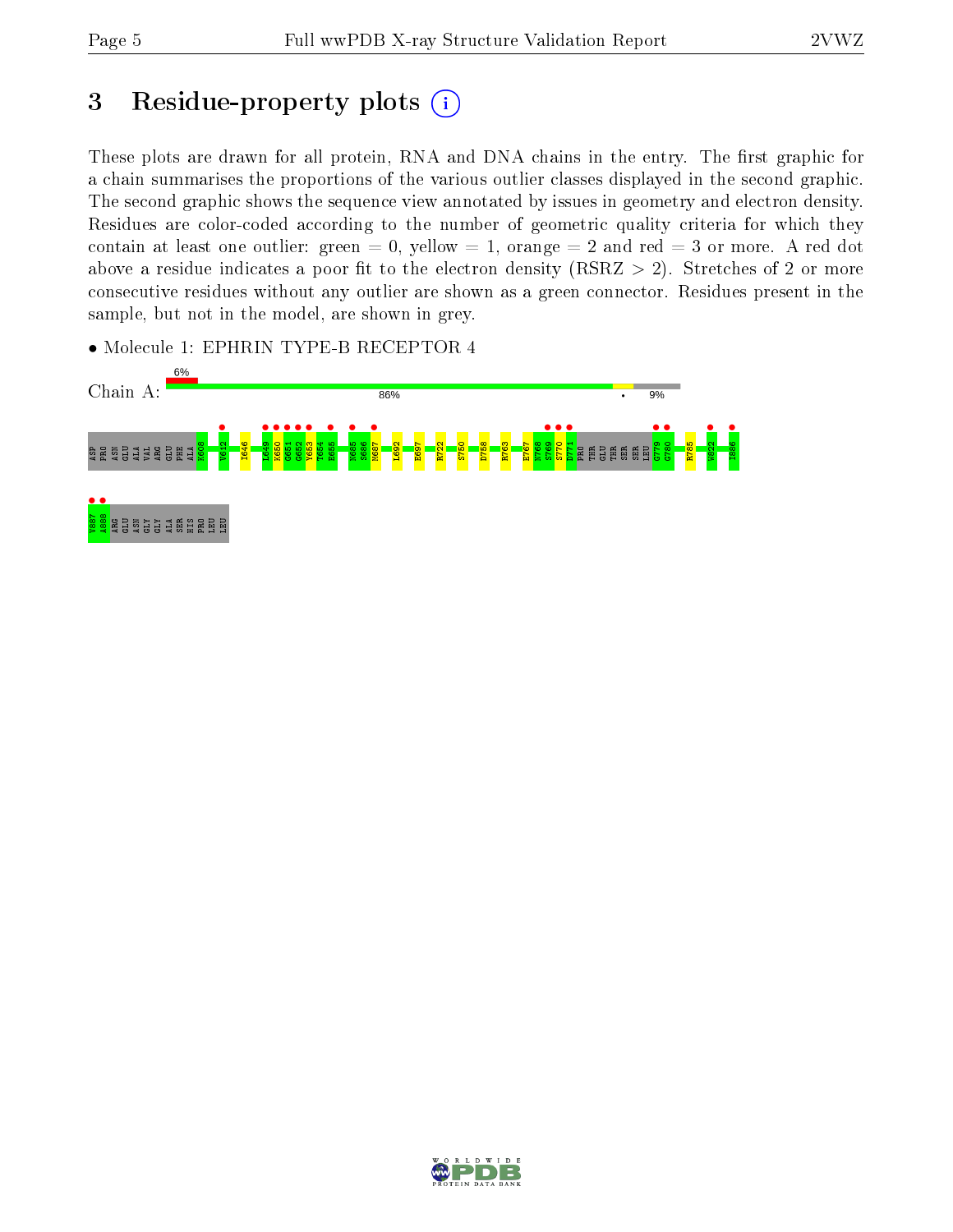# 4 Data and refinement statistics  $(i)$

| Property                                                   | <b>Value</b>                                     | Source     |
|------------------------------------------------------------|--------------------------------------------------|------------|
| Space group                                                | P 1 21 1                                         | Depositor  |
| Cell constants                                             | $53.57\text{\AA}$<br>$45.81\text{\AA}$<br>61.37Å |            |
| a, b, c, $\alpha$ , $\beta$ , $\gamma$                     | $90.00^\circ$<br>$110.64^\circ$<br>$90.00^\circ$ | Depositor  |
| Resolution $(A)$                                           | $-1.65$<br>57.45                                 | Depositor  |
|                                                            | 42.87<br>1.65<br>$\equiv$                        | <b>EDS</b> |
| % Data completeness                                        | 84.8 (57.45-1.65)                                | Depositor  |
| (in resolution range)                                      | 84.9 (42.87-1.65)                                | <b>EDS</b> |
| $R_{merge}$                                                | 0.05                                             | Depositor  |
| $\mathrm{R}_{sym}$                                         | (Not available)                                  | Depositor  |
| $\langle I/\sigma(I) \rangle^{-1}$                         | 1.91 (at $1.65\text{\AA}$ )                      | Xtriage    |
| Refinement program                                         | REFMAC 5.2.0005                                  | Depositor  |
|                                                            | $\overline{0.168}$ ,<br>0.205                    | Depositor  |
| $R, R_{free}$                                              | 0.183<br>0.221<br>$\ddot{\phantom{a}}$           | DCC        |
| $R_{free}$ test set                                        | 1443 reflections $(5.06\%)$                      | wwPDB-VP   |
| Wilson B-factor $(A^2)$                                    | 19.7                                             | Xtriage    |
| Anisotropy                                                 | 0.098                                            | Xtriage    |
| Bulk solvent $k_{sol}$ (e/Å <sup>3</sup> ), $B_{sol}(A^2)$ | $0.35$ , $54.3$                                  | <b>EDS</b> |
| $\overline{L}$ -test for twinning <sup>2</sup>             | $< L >$ = 0.49, $< L2$ = 0.32                    | Xtriage    |
| Estimated twinning fraction                                | $0.037$ for h,-k,-h-l                            | Xtriage    |
| $F_o, F_c$ correlation                                     | 0.95                                             | <b>EDS</b> |
| Total number of atoms                                      | 2435                                             | wwPDB-VP   |
| Average B, all atoms $(A^2)$                               | 22.0                                             | wwPDB-VP   |

Xtriage's analysis on translational NCS is as follows: The largest off-origin peak in the Patterson function is  $8.23\%$  of the height of the origin peak. No significant pseudotranslation is detected.

<sup>&</sup>lt;sup>2</sup>Theoretical values of  $\langle |L| \rangle$ ,  $\langle L^2 \rangle$  for acentric reflections are 0.5, 0.333 respectively for untwinned datasets, and 0.375, 0.2 for perfectly twinned datasets.



<span id="page-5-1"></span><span id="page-5-0"></span><sup>1</sup> Intensities estimated from amplitudes.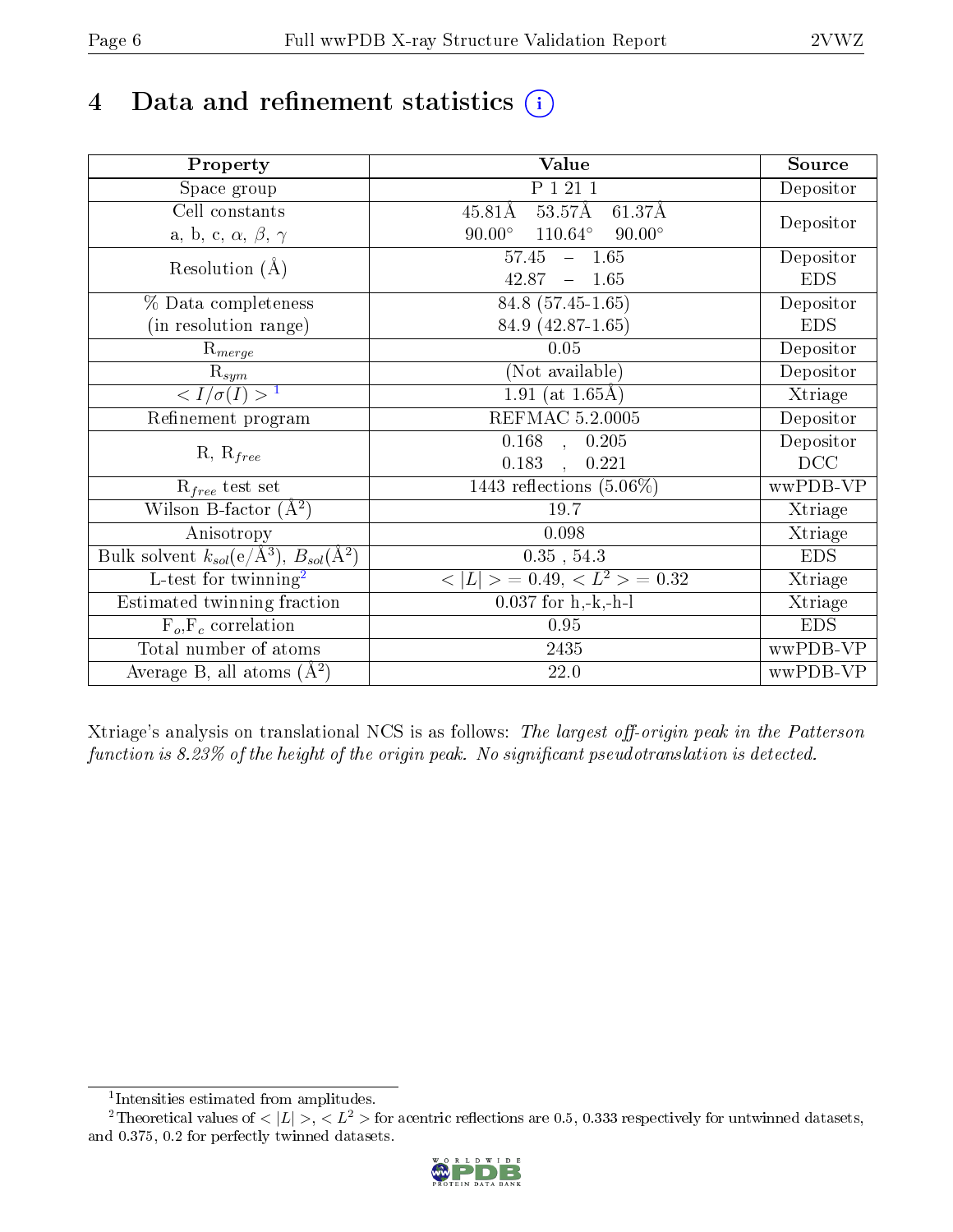# 5 Model quality  $(i)$

## 5.1 Standard geometry  $(i)$

Bond lengths and bond angles in the following residue types are not validated in this section: 7X6, MG

The Z score for a bond length (or angle) is the number of standard deviations the observed value is removed from the expected value. A bond length (or angle) with  $|Z| > 5$  is considered an outlier worth inspection. RMSZ is the root-mean-square of all Z scores of the bond lengths (or angles).

| Mol | Chain | Bond lengths                   | Bond angles |                    |  |
|-----|-------|--------------------------------|-------------|--------------------|--|
|     |       | RMSZ $\mid \#Z \mid >5$   RMSZ |             | $\#Z >5$           |  |
|     |       | 0/2195                         | 0.80        | $2/2970$ $(0.1\%)$ |  |

There are no bond length outliers.

All (2) bond angle outliers are listed below:

| Mol | $\vert$ Chain $\vert$ Res $\vert$ Type |     | Atoms                     | Observed $(^\circ)$   Ideal $(^\circ)$ |        |
|-----|----------------------------------------|-----|---------------------------|----------------------------------------|--------|
|     |                                        | 785 | $ARG   NE-CZ-NH1   -5.70$ | 11745                                  | 120.30 |
|     |                                        | 722 | $ARG   NE-CZ-NH2   -5.54$ | 117.53                                 | 120.30 |

There are no chirality outliers.

There are no planarity outliers.

## 5.2 Too-close contacts  $(i)$

In the following table, the Non-H and H(model) columns list the number of non-hydrogen atoms and hydrogen atoms in the chain respectively. The H(added) column lists the number of hydrogen atoms added and optimized by MolProbity. The Clashes column lists the number of clashes within the asymmetric unit, whereas Symm-Clashes lists symmetry related clashes.

|  |      |      | Mol   Chain   Non-H   H(model)   H(added)   Clashes   Symm-Clashes |
|--|------|------|--------------------------------------------------------------------|
|  | 2138 | 2074 |                                                                    |
|  |      |      |                                                                    |
|  |      |      |                                                                    |
|  | 254  |      |                                                                    |
|  | 2435 | 2092 |                                                                    |

The all-atom clashscore is defined as the number of clashes found per 1000 atoms (including hydrogen atoms). The all-atom clashscore for this structure is 1.

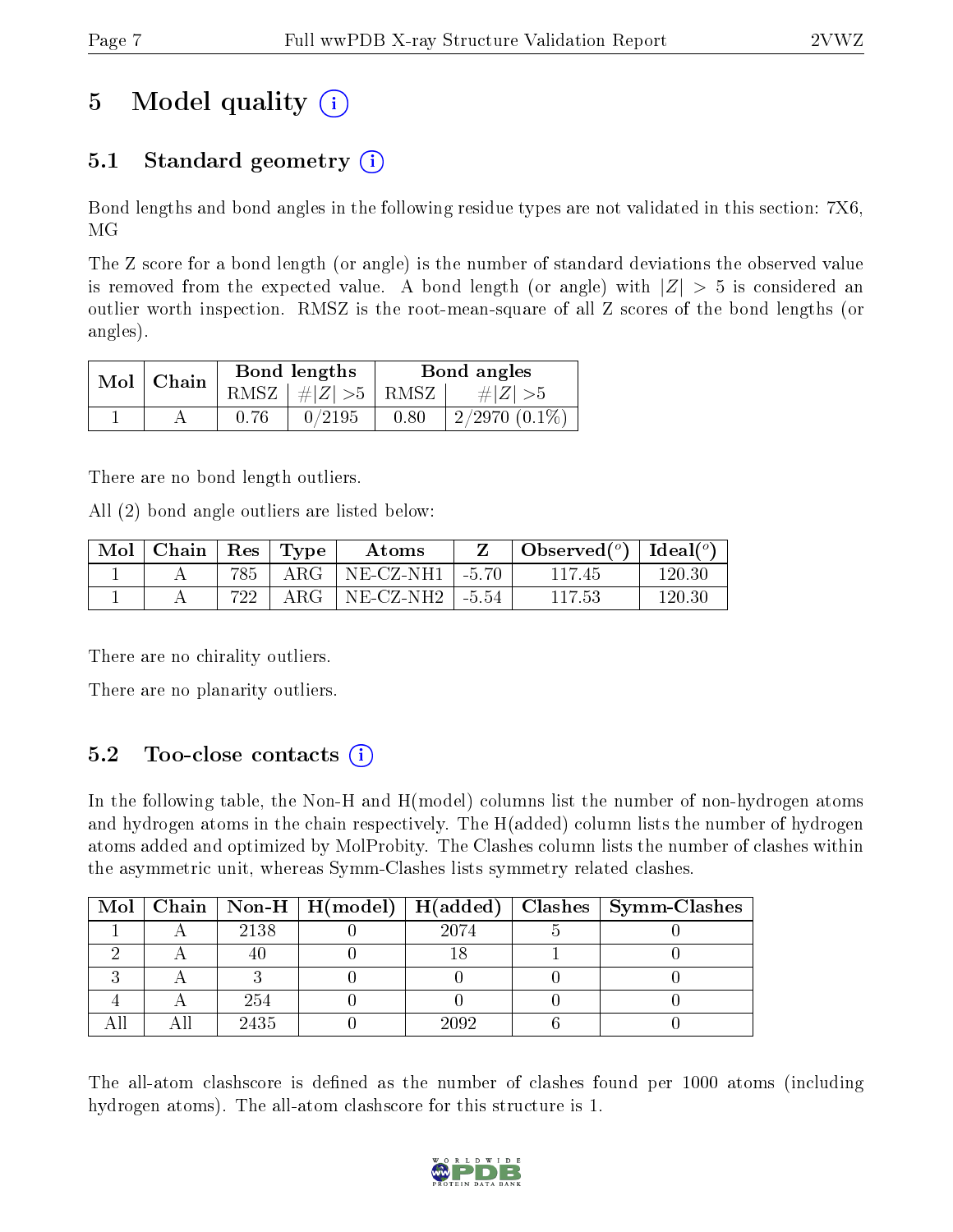| Atom-1              | Atom-2                       | Interatomic<br>distance $(\AA)$ | Clash<br>overlap<br>(A) |
|---------------------|------------------------------|---------------------------------|-------------------------|
| 1: A:650: LYS:O     | 1: A: 653: TYR: HD1          | 1.93                            | 0.51                    |
| 1: A:650: LYS:O     | 1:A:653:TYR:CD1              | 2.65                            | 0.50                    |
| 1: A:646: ILE: HG12 | 1: A:692:LEU:HG              | 1.99                            | 0.44                    |
| 1:A:763:ARG:HB3     | $1:A:\overline{767:GLU:HB2}$ | 2.00                            | 0.43                    |
| 1:A:697[A]:GLU:CD   | 1:A:750[A]:SER:OG            | 2.58                            | 0.42                    |

All (6) close contacts within the same asymmetric unit are listed below, sorted by their clash magnitude.

There are no symmetry-related clashes.

#### 5.3 Torsion angles (i)

#### 5.3.1 Protein backbone  $(i)$

In the following table, the Percentiles column shows the percent Ramachandran outliers of the chain as a percentile score with respect to all X-ray entries followed by that with respect to entries of similar resolution.

The Analysed column shows the number of residues for which the backbone conformation was analysed, and the total number of residues.

| Mol   Chain | Analysed                               |  |          | Favoured   Allowed   Outliers   Percentiles |
|-------------|----------------------------------------|--|----------|---------------------------------------------|
|             | $274/302(91\%)$   268 (98\%)   4 (2\%) |  | $2(1\%)$ | $\boxed{22}$ 6                              |

All (2) Ramachandran outliers are listed below:

| Mol | Chain | Res | Type |
|-----|-------|-----|------|
|     |       |     |      |
|     |       |     |      |

#### 5.3.2 Protein sidechains (i)

In the following table, the Percentiles column shows the percent sidechain outliers of the chain as a percentile score with respect to all X-ray entries followed by that with respect to entries of similar resolution.

The Analysed column shows the number of residues for which the sidechain conformation was analysed, and the total number of residues.

Continued on next page...

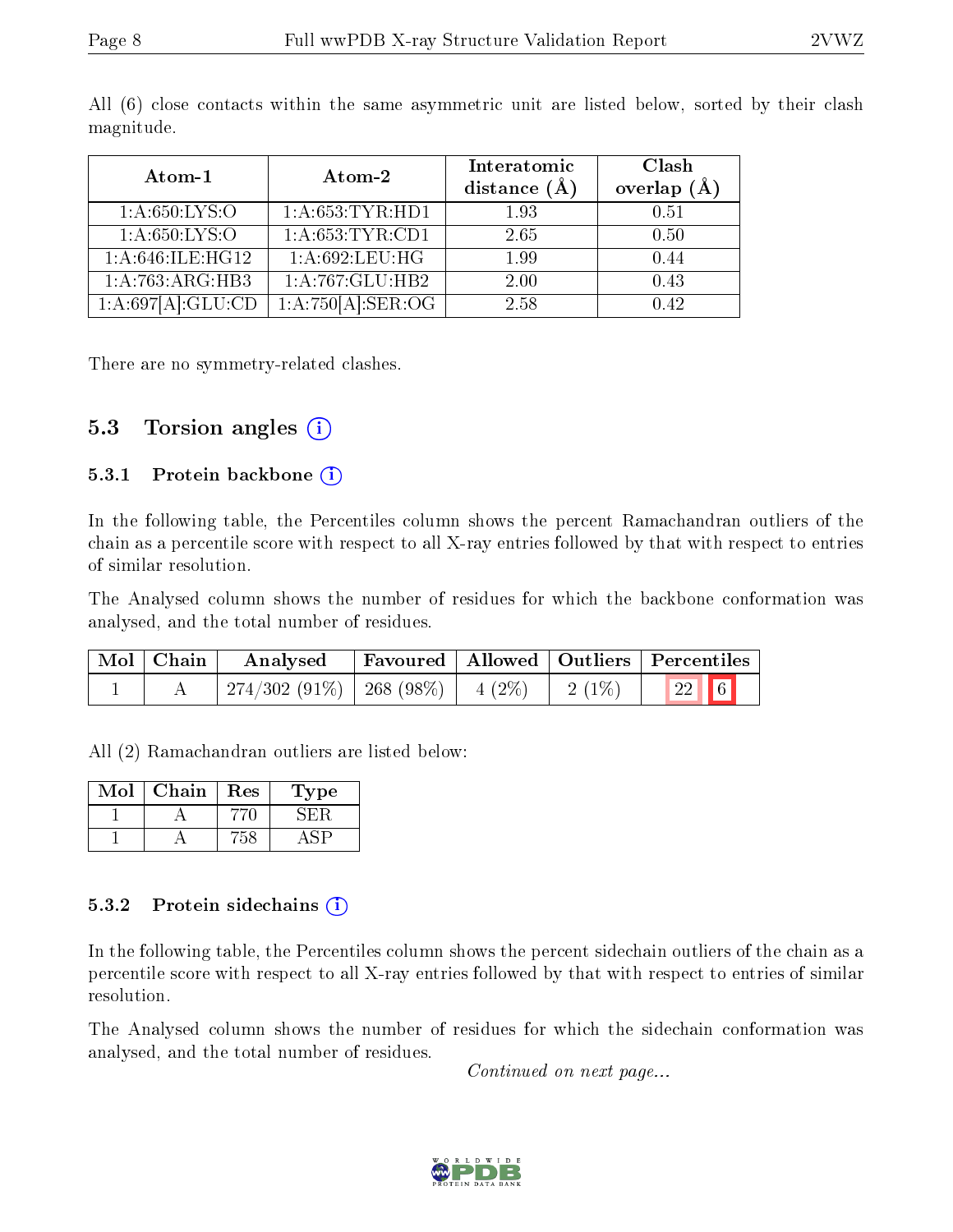Continued from previous page...

| $Mol$   Chain                    | Analysed                       |          | Rotameric   Outliers   Percentiles |
|----------------------------------|--------------------------------|----------|------------------------------------|
| $\mathrm{Mol}\mid\mathrm{Chain}$ | Analysed                       |          | Rotameric   Outliers   Percentiles |
|                                  | $227/259$ (88\%)   226 (100\%) | $1(0\%)$ | $\sqrt{85}$<br> 91                 |

All (1) residues with a non-rotameric sidechain are listed below:

| Mol | Chain $\vert$ Res | Type |
|-----|-------------------|------|
|     |                   |      |

Some sidechains can be flipped to improve hydrogen bonding and reduce clashes. All (2) such sidechains are listed below:

| Mol | ${\bf Chain}$ | Res | 1 ype |
|-----|---------------|-----|-------|
|     |               | 685 |       |
|     |               | 00  |       |

#### 5.3.3 RNA (1)

There are no RNA molecules in this entry.

### 5.4 Non-standard residues in protein, DNA, RNA chains (i)

There are no non-standard protein/DNA/RNA residues in this entry.

### 5.5 Carbohydrates (i)

There are no carbohydrates in this entry.

### 5.6 Ligand geometry  $(i)$

Of 5 ligands modelled in this entry, 3 are monoatomic - leaving 2 for Mogul analysis.

In the following table, the Counts columns list the number of bonds (or angles) for which Mogul statistics could be retrieved, the number of bonds (or angles) that are observed in the model and the number of bonds (or angles) that are dened in the Chemical Component Dictionary. The Link column lists molecule types, if any, to which the group is linked. The Z score for a bond length (or angle) is the number of standard deviations the observed value is removed from the expected value. A bond length (or angle) with  $|Z| > 2$  is considered an outlier worth inspection. RMSZ is the root-mean-square of all Z scores of the bond lengths (or angles).

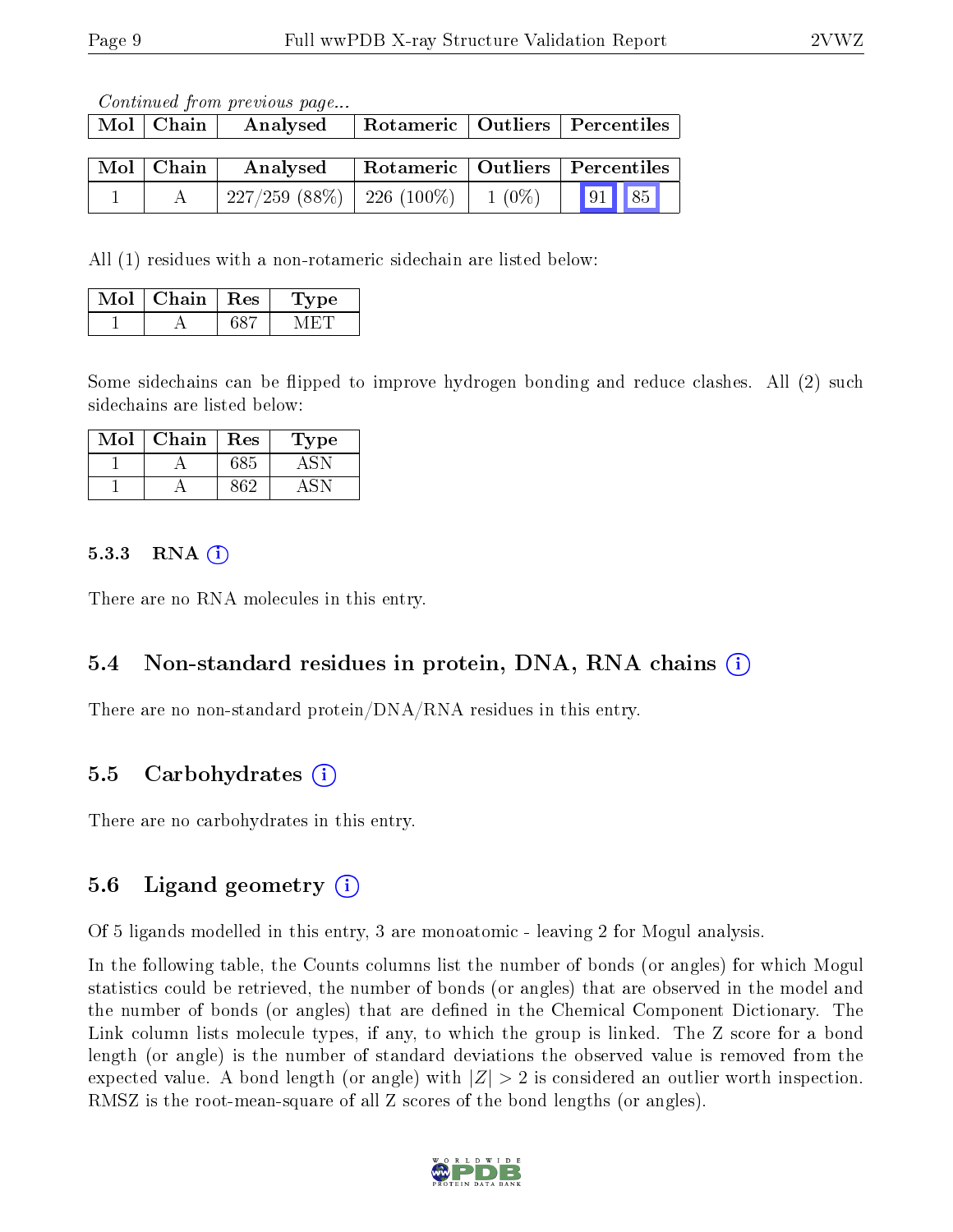| Mol |            | Chain | Res     | Link           | Bond lengths |      |                | Bond angles |      |          |
|-----|------------|-------|---------|----------------|--------------|------|----------------|-------------|------|----------|
|     | Type       |       |         |                | Jounts       | RMSZ | # $ Z  > 2$    | Counts      | RMSZ | Z ><br># |
| റ   | <b>7X6</b> |       | 1889[A] | $\blacksquare$ | 32,32,32     | 1.43 | 1(3%)          | 43,46,46    | .86  | 12(27%)  |
| റ   | 7X6        |       | 1889[B] | $\blacksquare$ | 32,32,32     | 1.48 | $\sqrt{(3\%)}$ | 43,46,46    | 2.17 | 11(25%)  |

In the following table, the Chirals column lists the number of chiral outliers, the number of chiral centers analysed, the number of these observed in the model and the number defined in the Chemical Component Dictionary. Similar counts are reported in the Torsion and Rings columns. '-' means no outliers of that kind were identified.

| Mol | Type   Chain | Res     | Link   | Chirals                  | <b>Torsions</b>          | Rings    |
|-----|--------------|---------|--------|--------------------------|--------------------------|----------|
|     |              | 1889[A] | $\sim$ |                          | 0/13/19/19               | 10/4/4/4 |
|     |              | 1889[B] | $\sim$ | <b>Contract Contract</b> | $2/13/19/19$   $0/4/4/4$ |          |

All (2) bond length outliers are listed below:

|   | $\mid$ Mol $\mid$ Chain | $\operatorname{Res}$ |                                | $\vert$ Type   Atoms $\vert Z \vert$   Observed( $\AA$ )   Ideal( $\AA$ ) |          |
|---|-------------------------|----------------------|--------------------------------|---------------------------------------------------------------------------|----------|
| ↵ |                         |                      | $1889[B]$   7X6   S1-N1   7.05 |                                                                           | $1.63\,$ |
|   |                         |                      | $1889[A]$   7X6   S1-N1   6.57 |                                                                           | 1.63     |

All (23) bond angle outliers are listed below:

| Mol            | Chain            | Res     | <b>Type</b> | Atoms              | $\mathbf{Z}$ | Observed $(°)$ | $\text{Ideal}({}^o)$ |
|----------------|------------------|---------|-------------|--------------------|--------------|----------------|----------------------|
| $\overline{2}$ | A                | 1889[B] | <b>7X6</b>  | $C1-S1-N1$         | $-9.36$      | 95.95          | 106.63               |
| $\overline{2}$ | $\bf{A}$         | 1889[A] | <b>7X6</b>  | $O1-S1-N1$         | 4.91         | 117.12         | 107.10               |
| $\overline{2}$ | $\bf{A}$         | 1889[A] | <b>7X6</b>  | C13-O3-C12         | $-3.96$      | 100.10         | 105.04               |
| $\overline{2}$ | $\bf{A}$         | 1889[B] | <b>7X6</b>  | C13-O3-C12         | $-3.96$      | 100.10         | 105.04               |
| $\overline{2}$ | $\bf{A}$         | 1889[A] | <b>7X6</b>  | $C8-C9-C10$        | 3.45         | 119.02         | 116.76               |
| $\overline{2}$ | $\bf{A}$         | 1889[B] | <b>7X6</b>  | $C8-C9-C10$        | 3.45         | 119.02         | 116.76               |
| $\overline{2}$ | A                | 1889[A] | <b>7X6</b>  | C13-O4-C14         | $-3.19$      | 101.20         | 105.34               |
| $\overline{2}$ | $\bf{A}$         | 1889[B] | <b>7X6</b>  | C13-O4-C14         | $-3.19$      | 101.20         | 105.34               |
| $\overline{2}$ | $\bf{A}$         | 1889[A] | <b>7X6</b>  | $C9$ - $C8$ - $N3$ | $-3.14$      | 120.05         | 123.96               |
| $\overline{2}$ | $\boldsymbol{A}$ | 1889 B  | <b>7X6</b>  | $C9-C8-N3$         | $-3.14$      | 120.05         | 123.96               |
| $\overline{2}$ | A                | 1889[A] | <b>7X6</b>  | $C1-S1-N1$         | $-2.85$      | 103.38         | 106.63               |
| $\overline{2}$ | $\bf{A}$         | 1889[B] | <b>7X6</b>  | $O1-S1-N1$         | 2.66         | 112.53         | 107.10               |
| $\overline{2}$ | A                | 1889[A] | <b>7X6</b>  | O4-C13-O3          | 2.64         | 112.30         | 108.08               |
| $\overline{2}$ | $\boldsymbol{A}$ | 1889 B  | <b>7X6</b>  | O4-C13-O3          | 2.64         | 112.30         | 108.08               |
| $\overline{2}$ | $\bf{A}$         | 1889[A] | <b>7X6</b>  | O4-C14-C12         | 2.48         | 111.92         | 109.63               |
| $\overline{2}$ | $\bf{A}$         | 1889 B  | <b>7X6</b>  | O4-C14-C12         | 2.48         | 111.92         | 109.63               |
| $\overline{2}$ | A                | 1889[A] | <b>7X6</b>  | $C3-C2-N1$         | $-2.47$      | 114.76         | 120.09               |
| $\overline{2}$ | $\bf{A}$         | 1889[A] | <b>7X6</b>  | O3-C12-C14         | 2.37         | 112.39         | 109.78               |
| $\overline{2}$ | A                | 1889 B  | <b>7X6</b>  | O3-C12-C14         | 2.37         | 112.39         | 109.78               |
| $\overline{2}$ | $\bf{A}$         | 1889[A] | <b>7X6</b>  | $C16-C15-C14$      | $-2.32$      | 115.64         | 120.06               |

Continued on next page...

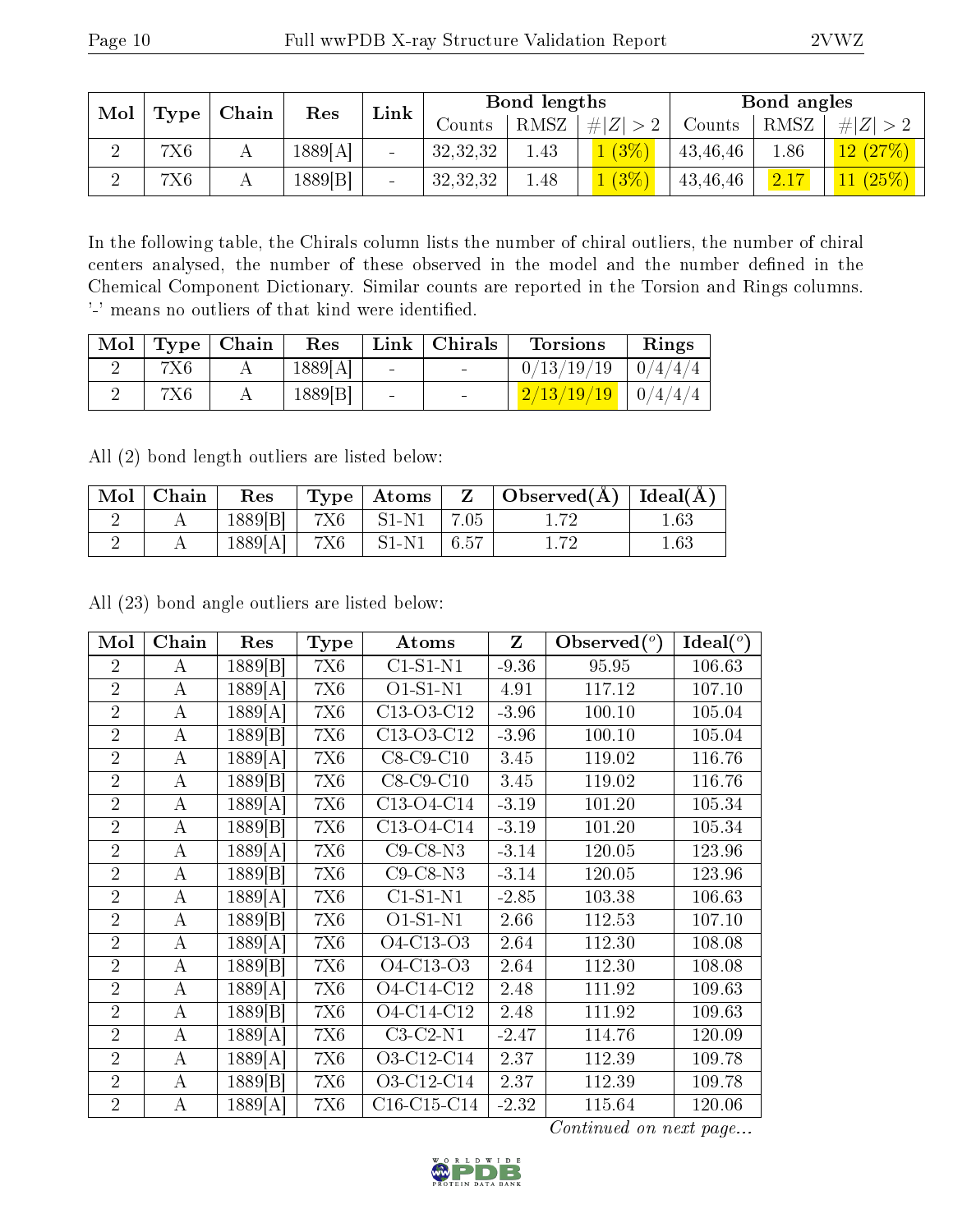| Mol | Chain | $\operatorname{Res}% \left( \mathcal{N}\right) \equiv\operatorname{Res}(\mathcal{N}_{0})\left( \mathcal{N}_{0}\right) ^{2}$ | Type | Atoms          |         | Observed $(°)$ | $Ideal(^{\circ})$ |
|-----|-------|-----------------------------------------------------------------------------------------------------------------------------|------|----------------|---------|----------------|-------------------|
|     |       | 1889 B                                                                                                                      | 7X6  | $C16$ -C15-C14 | $-2.32$ | 115.64         | 120.06            |
|     |       | 1889 B                                                                                                                      | 7X6  | $C3-C2-N1$     | 2.26    | 124.98         | 120.09            |
|     |       | 1889[A]                                                                                                                     | 7X6  | $O1-S1-C1$     | $-2.19$ | 104.76         | 108.28            |

Continued from previous page...

There are no chirality outliers.

All (2) torsion outliers are listed below:

| Mol | - Chain | Res     | 'Type | Atoms                                                           |
|-----|---------|---------|-------|-----------------------------------------------------------------|
|     |         | 1889[B] | 7X6   | $C3-C2-N1-S1$                                                   |
|     |         | 1889[B] | 7X6   | C <sub>18</sub> -C <sub>2</sub> -N <sub>1</sub> -S <sub>1</sub> |

There are no ring outliers.

1 monomer is involved in 1 short contact:

|  |               |  | $\mid$ Mol $\mid$ Chain $\mid$ Res $\mid$ Type $\mid$ Clashes $\mid$ Symm-Clashes |
|--|---------------|--|-----------------------------------------------------------------------------------|
|  | $1889[A]$ 7X6 |  |                                                                                   |

The following is a two-dimensional graphical depiction of Mogul quality analysis of bond lengths, bond angles, torsion angles, and ring geometry for all instances of the Ligand of Interest. In addition, ligands with molecular weight > 250 and outliers as shown on the validation Tables will also be included. For torsion angles, if less then 5% of the Mogul distribution of torsion angles is within 10 degrees of the torsion angle in question, then that torsion angle is considered an outlier. Any bond that is central to one or more torsion angles identified as an outlier by Mogul will be highlighted in the graph. For rings, the root-mean-square deviation (RMSD) between the ring in question and similar rings identified by Mogul is calculated over all ring torsion angles. If the average RMSD is greater than 60 degrees and the minimal RMSD between the ring in question and any Mogul-identified rings is also greater than 60 degrees, then that ring is considered an outlier. The outliers are highlighted in purple. The color gray indicates Mogul did not find sufficient equivalents in the CSD to analyse the geometry.

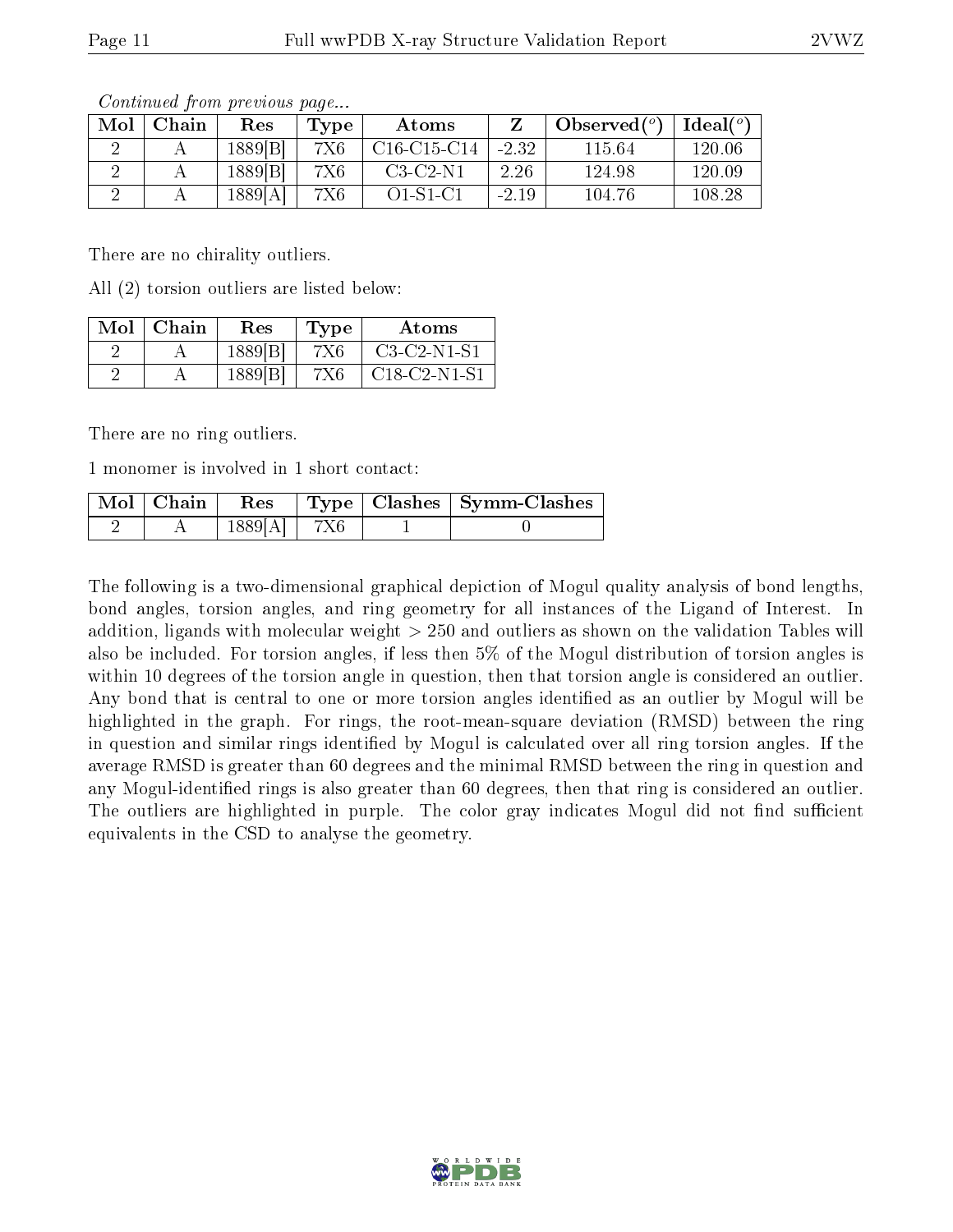

### 5.7 [O](https://www.wwpdb.org/validation/2017/XrayValidationReportHelp#nonstandard_residues_and_ligands)ther polymers (i)

There are no such residues in this entry.

### 5.8 Polymer linkage issues (i)

There are no chain breaks in this entry.

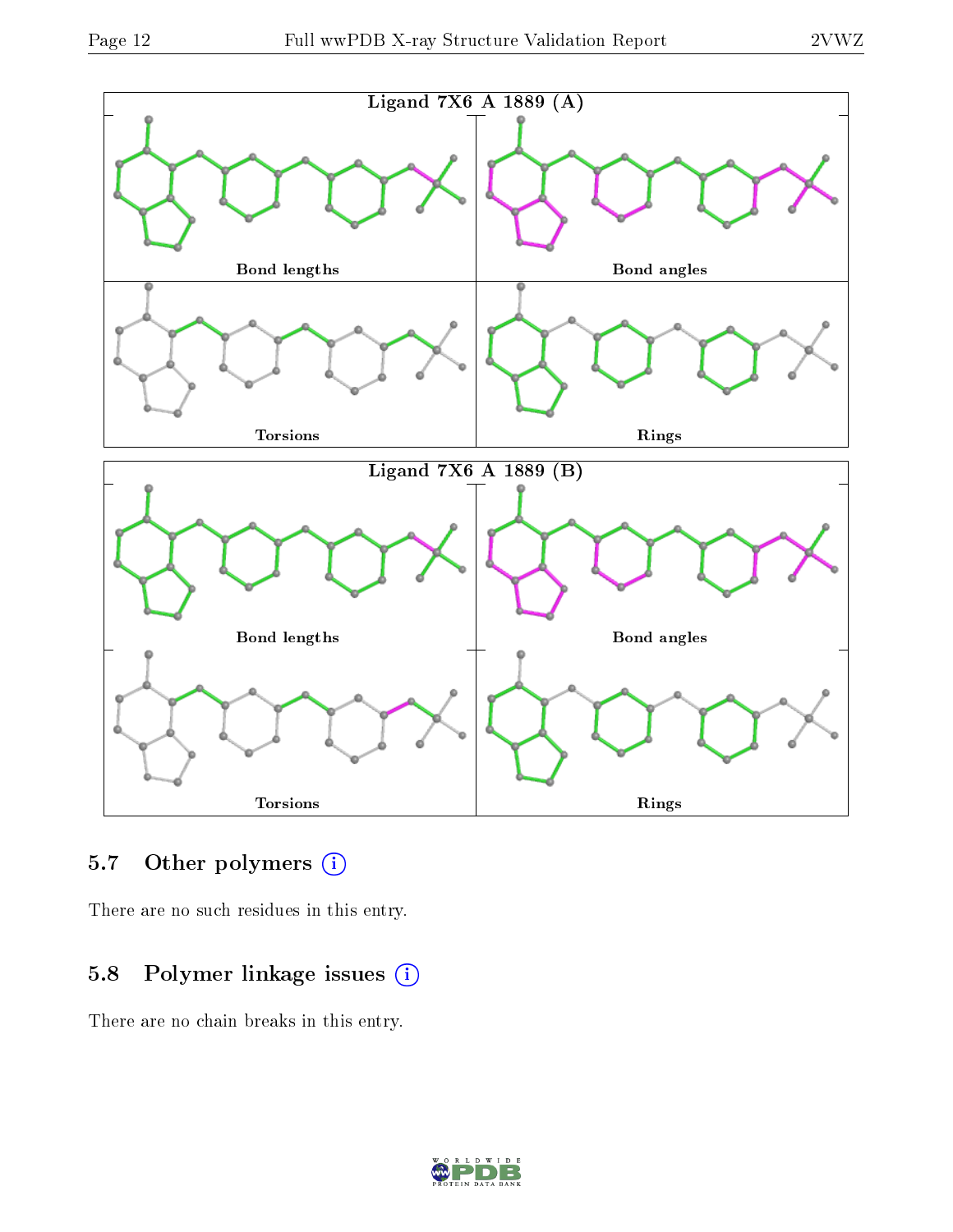## 6 Fit of model and data  $(i)$

## 6.1 Protein, DNA and RNA chains  $(i)$

In the following table, the column labelled  $#RSRZ> 2'$  contains the number (and percentage) of RSRZ outliers, followed by percent RSRZ outliers for the chain as percentile scores relative to all X-ray entries and entries of similar resolution. The OWAB column contains the minimum, median,  $95<sup>th</sup>$  percentile and maximum values of the occupancy-weighted average B-factor per residue. The column labelled ' $Q< 0.9$ ' lists the number of (and percentage) of residues with an average occupancy less than 0.9.

| Mol   Chain | Analysed      | $\leq$ RSRZ $>$ | $\#\text{RSRZ}\text{>2}$       | $\mid$ OWAB(Å <sup>2</sup> ) $\mid$ Q<0.9 |  |
|-------------|---------------|-----------------|--------------------------------|-------------------------------------------|--|
|             | 274/302 (90%) | 0.39            | $18(6\%)$ 18 17 12, 19, 37, 44 |                                           |  |

All (18) RSRZ outliers are listed below:

| Mol            | Chain              | Res | Type                 | $_{\rm RSRZ}$     |
|----------------|--------------------|-----|----------------------|-------------------|
| $\mathbf{1}$   | А                  | 651 | $\rm GLY$            | 5.8               |
| $\overline{1}$ | $\overline{A}$     | 653 | <b>TYR</b>           | 5.2               |
| $\overline{1}$ | $\overline{\rm A}$ | 779 | <b>GLY</b>           | 4.8               |
| $\overline{1}$ | $\overline{A}$     | 652 | <b>GLY</b>           | 4.4               |
| $\overline{1}$ | $\overline{\rm A}$ | 769 | <b>SER</b>           | 4.2               |
| $\mathbf{1}$   | $\overline{A}$     | 770 | SER                  | 3.9               |
| $\mathbf{1}$   | $\overline{A}$     | 888 | <b>ALA</b>           | 3.5               |
| $\mathbf{1}$   | $\overline{\rm A}$ | 687 | MET                  | 3.4               |
| $\mathbf{1}$   | $\overline{A}$     | 887 | <b>VAL</b>           | 3.2               |
| $\mathbf{1}$   | $\overline{\rm A}$ | 780 | $\rm GLY$            | $3.0\,$           |
| $\mathbf{1}$   | $\overline{\rm A}$ | 649 | <b>LEU</b>           | 2.7               |
| $\mathbf{1}$   | $\boldsymbol{A}$   | 685 | ASN                  | $2.5\overline{)}$ |
| $\mathbf{1}$   | $\overline{A}$     | 655 | $\operatorname{GLU}$ | 2.2               |
| $\mathbf{1}$   | A                  | 886 | ILE                  | 2.2               |
| $\mathbf{1}$   | $\overline{\rm A}$ | 612 | VAL                  | 2.1               |
| $\mathbf{1}$   | A                  | 771 | $\operatorname{ASP}$ | 2.1               |
| $\overline{1}$ | A                  | 650 | <b>LYS</b>           | 2.1               |
| $\mathbf{1}$   | A                  | 822 | TRP                  | 2.1               |

## 6.2 Non-standard residues in protein, DNA, RNA chains  $(i)$

There are no non-standard protein/DNA/RNA residues in this entry.

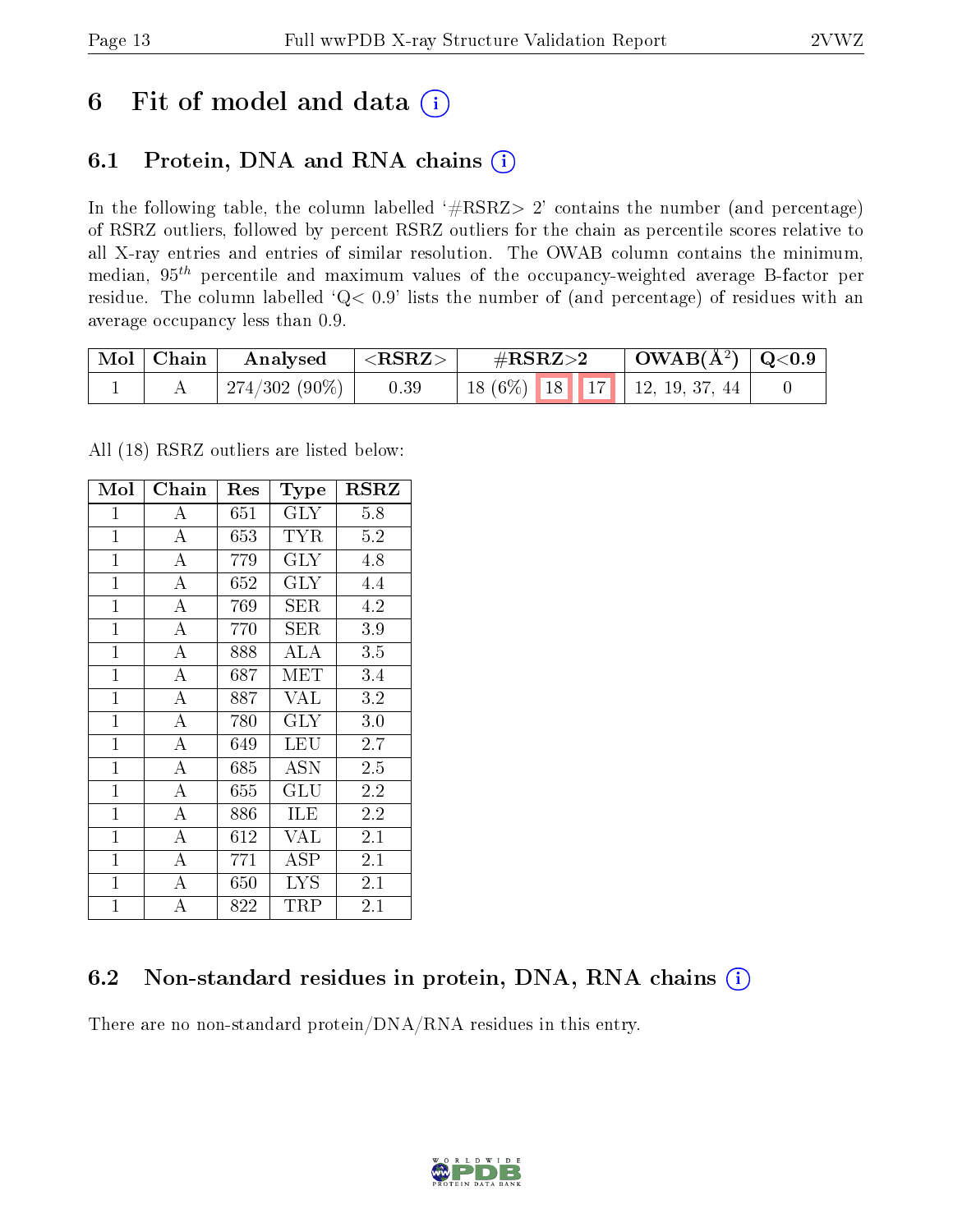### 6.3 Carbohydrates  $(i)$

There are no carbohydrates in this entry.

### 6.4 Ligands  $(i)$

In the following table, the Atoms column lists the number of modelled atoms in the group and the number defined in the chemical component dictionary. The B-factors column lists the minimum, median,  $95<sup>th</sup>$  percentile and maximum values of B factors of atoms in the group. The column labelled  $Q < 0.9$ ' lists the number of atoms with occupancy less than 0.9.

| Mol | Type | Chain | Res     | Atoms | $_{\rm RSCC}$ | RSR  | $\mathbf{B}\text{-factors}(\mathbf{A}^2)$ | Q <sub>0.9</sub> |
|-----|------|-------|---------|-------|---------------|------|-------------------------------------------|------------------|
| റ   | 7X6  |       | 1889[A] | 29/29 | 0.93          | 0.12 | 14, 17, 26, 32                            |                  |
| റ   | 7X6  |       | 1889 B  | 29/29 | 0.93          | 0.12 | 14, 17, 20, 21                            |                  |
|     | МG   |       | 1892    |       | 0.98          | 0.13 | 43, 43, 43, 43                            |                  |
| 3   | МG   |       | 1890    |       | 0.99          | 0.08 | 22, 22, 22, 22                            |                  |
|     | МG   |       | 1891    |       | 1.00          | 0.07 | 22, 22, 22, 22                            |                  |

The following is a graphical depiction of the model fit to experimental electron density of all instances of the Ligand of Interest. In addition, ligands with molecular weight  $> 250$  and outliers as shown on the geometry validation Tables will also be included. Each fit is shown from different orientation to approximate a three-dimensional view.